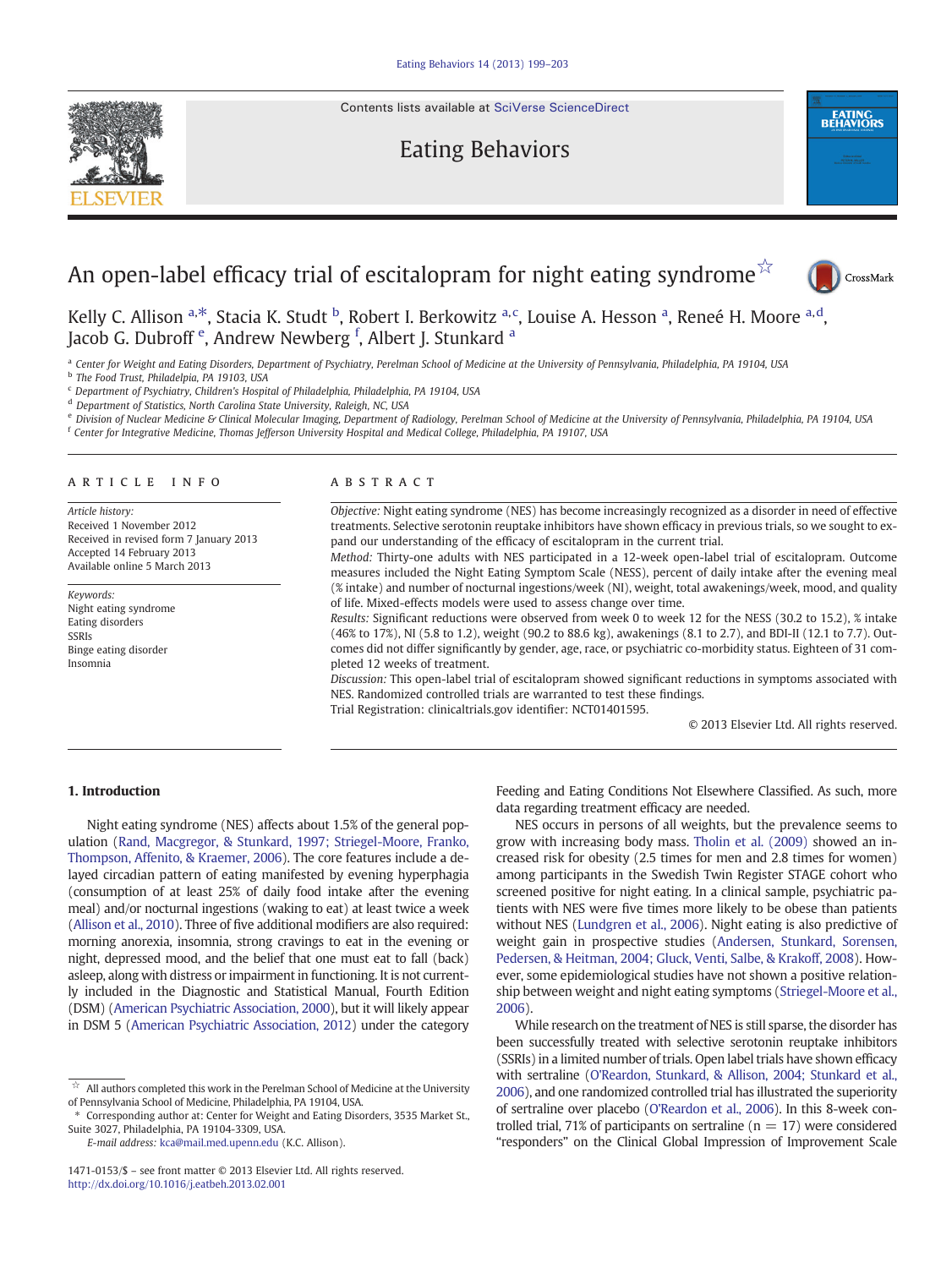(CGII) [\(Guy, 1976\)](#page--1-0) as compared to 18% of those on placebo  $(n = 17)$ ; 41% of participants in the sertraline condition were considered remitters.

More recently, [Vander Wal, Gang, Grif](#page--1-0)fing, and Gadde (2012) reported large improvements in night eating symptoms in their randomized controlled trial of escitalopram, with 60% vs. 35% much improved or very much improved on the CGII in the drug vs placebo group. However, these reductions were not significant between groups, likely due to sample size limitations ( $n = 20$  in each group). While fairly typical of placebo-controlled trials, the 35% placebo response rate was double that of the 18% response rate found in the RCT of sertraline [\(O'Reardon](#page--1-0) [et al., 2006\)](#page--1-0).

Escitalopram is an enantiomer of citalopram and is currently approved by the Food and Drug Administration for the treatment of depression and generalized anxiety disorder. With consistent symptom reductions found across these studies [\(O'Reardon et al., 2004, 2006;](#page--1-0) [Stunkard et al., 2006; Vander Wal et al., 2012](#page--1-0)), we sought to extend the treatment literature with another trial of escitalopram, wanting to confirm the results reported by [Vander Wal et al. \(2012\),](#page--1-0) and expecting that it would reduce the core features of NES significantly in this sample.

#### 2. Material and methods

#### 2.1. Participants

Potential participants were recruited through television and Internet advertisements, along with flyers posted at the University Hospital and around campus targeting persons who experienced overeating at night and/or waking during the night to eat. Men and women between the ages of 18–70 of all races and ethnicities were included. Exclusion criteria were: pregnancy; insulin-dependent diabetes; thyroid or other metabolic disorders; use in the past month of any psychotropic medication, oral steroids, diuretics or hypnotics; the presence of anorexia nervosa or bulimia nervosa; current participation in an organized weight reduction program or the use of weight loss medication, current participation in psychotherapy treatment for NES or another eating disorder, an occupation requiring night-shifts or other unusual nighttime requirements; severe major depressive disorder; suicidal risk; bipolar disorder; current or past psychosis; or substance use or abuse within the past 6 months. Weight greater than 400 lb and an allergy to shellfish or iodine were also exclusions, as participants were also completing a brain imaging study.

This study's protocol was reviewed and approved by the University of Pennsylvania's Institutional Review Board, with all participants providing informed consent.

#### 2.2. Procedures

Participants were screened by phone for inclusion and exclusion criteria before being scheduled for their baseline assessment. At the baseline visit, participants completed a psychological assessment during which the diagnosis of NES was confirmed through questionnaires, clinical interviews, and, subsequently, a 10-day food and sleep log. Study personnel analyzed data from the logs with the Food Processor® program (ESHA research, Salem, OR). All participants included in the study met the full research criteria for NES ([Allison et al., 2010](#page--1-0)). Using the available data, the authors confirmed that participants consumed at least 25% of their caloric intake after their evening meal and/or after waking up during the night to eat at least twice per week. Participants were also required to meet at least three of the five modifiers, have awareness of their nighttime eating, and show distress or impairment in functioning due to their night eating. The NES symptoms had to be present for at least three months.

The baseline assessment also included a history and physical examination; drug screen, measurement of height, weight, and blood pressure; metabolic panel; and an electrocardiogram to establish that the participants were healthy enough to participate in a medication trial. After completing the assessment, participants with confirmed NES were eligible for a brain imaging study (to be described elsewhere) and treatment. Participants were paid for completing the comprehensive assessment and brain imaging portion of the study. Treatment was subsequently provided at no charge.

A total of 342 individuals responded to ads to participate in the current study. Of the 342 whom we contacted, 75 individuals provided consent to enroll in the study as night eating participants. Of the 75 who provided consent, 21 were found to be ineligible during their baseline screening appointment for the following reasons (some participants met more than one exclusion): 3 had uncontrolled or undiagnosed diabetes, 3 used illicit drugs, 4 met criteria for severe depression or suicidal ideation, 2 had anemia, 2 had abnormally high blood pressure, 2 had abnormal ECG, 4 had other medical issues deemed unstable or needing further medical care, 1 met criteria for bipolar disorder and 1 for purging disorder, 2 used other psychotropic/sleep medications, and 1 weighed greater than 400 lb. Additionally, 22 did not continue after the baseline assessment: 9 were found to be eligible, but never returned their screening materials (i.e., food/sleep log and survey packet), 3 had scheduling difficulties, 3 did not meet full NES criteria after assessment, 3 declined the study/lost to follow-up after baseline, and 4 did not keep their baseline (week 0) treatment appointments. The remaining 32 entered treatment. Of the 32 who entered treatment, 1 did not return after the initial treatment week and was not included in analysis (as she did not have more than one datapoint).

#### 2.2.1. Treatment

Treatment visits occurred at week 0 (start of treatment) and weeks 1, 2, 4, 6, 8, 10, and 12. Dosing of escitalopram began at 10 mg. If participants experienced significant side effects, dose was cut to 5 mg. At week 4, if participants' symptoms were still present, the dose was increased to 20 mg. Likewise, if significant side effects were experienced at 20 mg, dose was cut to 15 mg.

### 2.3. Measures

#### 2.3.1. Baseline

In addition to collecting demographic information, several measures were used at baseline to characterize the sample and to assess for exclusion criteria. The Night Eating Questionnaire (NEQ) [\(Allison et al., 2008](#page--1-0)) was completed at baseline. This is a 14-item questionnaire that assesses behavioral and psychological symptoms of NES. Total scores range from 0 to 52. The Beck Depression Inventory-II (BDI-II; [Beck, 1996](#page--1-0)) was also administered; it is a widely used 21-item questionnaire that measures symptoms of depression present during the past week. Total scores range from 0 to 63; the BDI-II has high internal consistency, test–retest reliability and convergent and discriminant validity. The Night Eating Syndrome History and Inventory (NESHI) (Lundgren, Allison, Vinai P, Gluck) was used to confirm a diagnosis of NES. The NEQ is embedded in the NESHI, and additional items describe typical meal and snack patterns, level of distress, and severity and course of NES symptoms. The diagnostic criteria for NES are assessed with the NESHI.

Eating disorder psychopathology was assessed with the Eating Disorder Examination, 16th edition ([Fairburn, Cooper, & O'Connor, 2008\)](#page--1-0). This measure has been found reliable and valid for assessment of eating pathology ([Fairburn, Cooper, & O'Connor, 2001; Grilo, Masheb, Lozano-](#page--1-0)[Blanco, & Barry, 2004\)](#page--1-0). The EDE includes assessment of binge eating and overeating episodes, four subscales (Restraint, Eating Concern, Shape Concern, and Weight Concern), and a global disordered eating score. The Eating Inventory was used to characterize common psychological factors related to eating, including cognitive restraint, disinhibition, and hunger [\(Stunkard & Messick, 1985\)](#page--1-0). Axis I psychopathology was broadly assessed with the Structured Clinical Interview for DSM-IV Axis I Disorders (SCID-I/P) ([First, Spitzer, Gibbon, Williams, &](#page--1-0) [Benjamin, 1996](#page--1-0)).